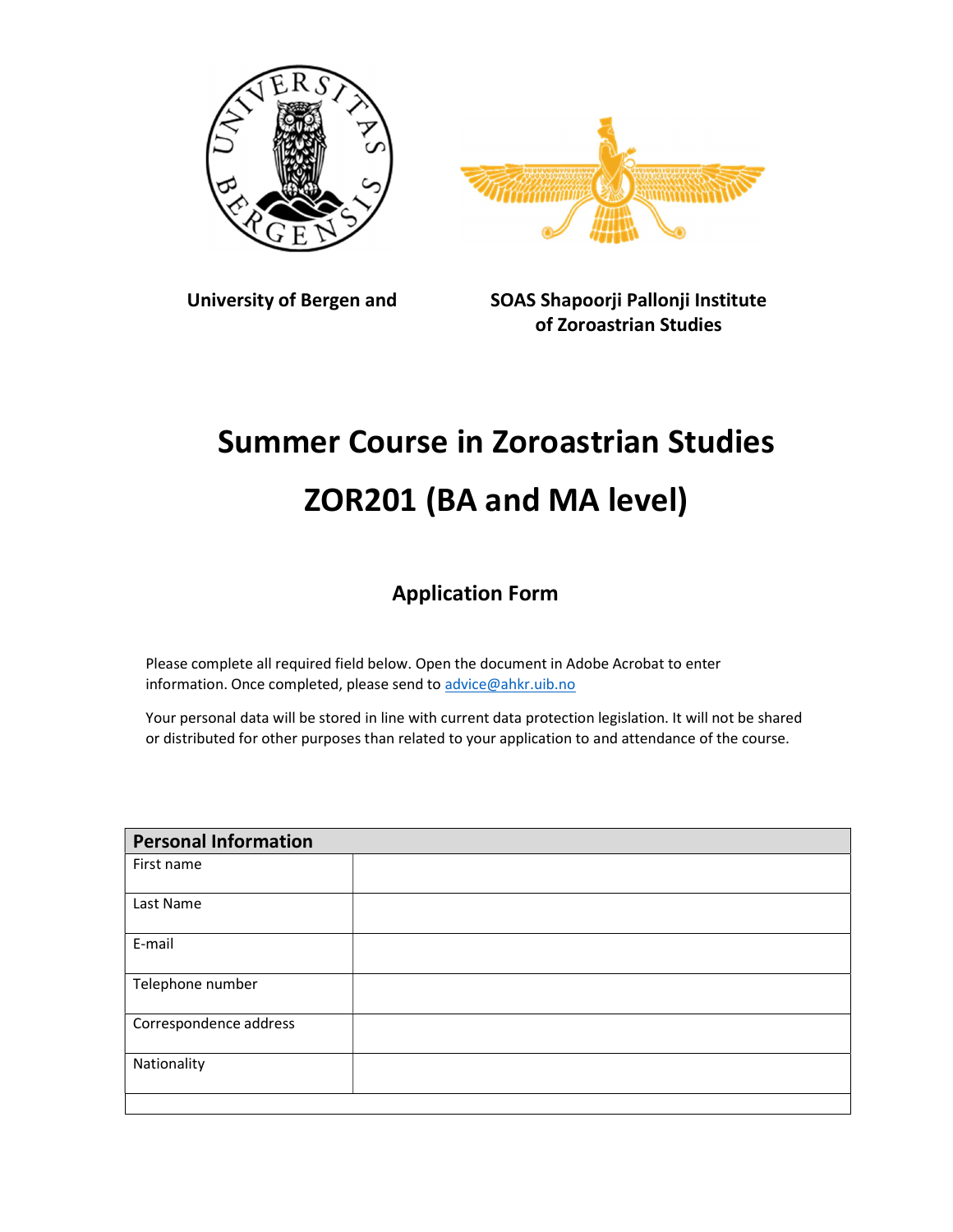| Academic information (please give the details of the university you are currently attending)              |        |                 |  |  |  |
|-----------------------------------------------------------------------------------------------------------|--------|-----------------|--|--|--|
| University                                                                                                |        |                 |  |  |  |
|                                                                                                           |        |                 |  |  |  |
| Start year                                                                                                |        |                 |  |  |  |
| Study level                                                                                               | Master | <b>Bachelor</b> |  |  |  |
| Study program                                                                                             |        |                 |  |  |  |
| Field of study                                                                                            |        |                 |  |  |  |
| Year of expected graduation                                                                               |        |                 |  |  |  |
|                                                                                                           |        |                 |  |  |  |
| Language                                                                                                  |        |                 |  |  |  |
| What is your first language?                                                                              |        |                 |  |  |  |
| If English is not your first language, please attach documentation on your English level.                 |        |                 |  |  |  |
| For example:                                                                                              |        |                 |  |  |  |
| - English proficiency test certificate (IELTS, TOEFL, CPE), or a certificate of a course in English.      |        |                 |  |  |  |
| - Evidence of any English medium work experience you may have undertaken.                                 |        |                 |  |  |  |
| - Evidence of having lived or studied in an English speaking country.                                     |        |                 |  |  |  |
| - Evidence of having studied in an English medium institution                                             |        |                 |  |  |  |
| Applicants from Norwegian universities do not need to document English level, as the English              |        |                 |  |  |  |
| requirements for admission to higher education in Norway are sufficient.                                  |        |                 |  |  |  |
|                                                                                                           |        |                 |  |  |  |
| <b>Special Requirements</b>                                                                               |        |                 |  |  |  |
| Please provide give details if you require special arrangements or additional support in relation to your |        |                 |  |  |  |
| studies, e.g. because of a disability. Please also list any allergies here, e.g. food allergies, or other |        |                 |  |  |  |
| requirements we should know about.                                                                        |        |                 |  |  |  |

## Personal Statement

Please briefly explain why you wish to join the Summer School and what you expect from the course with regards to learning objectives and personal experience. We would like to know in particular how you feel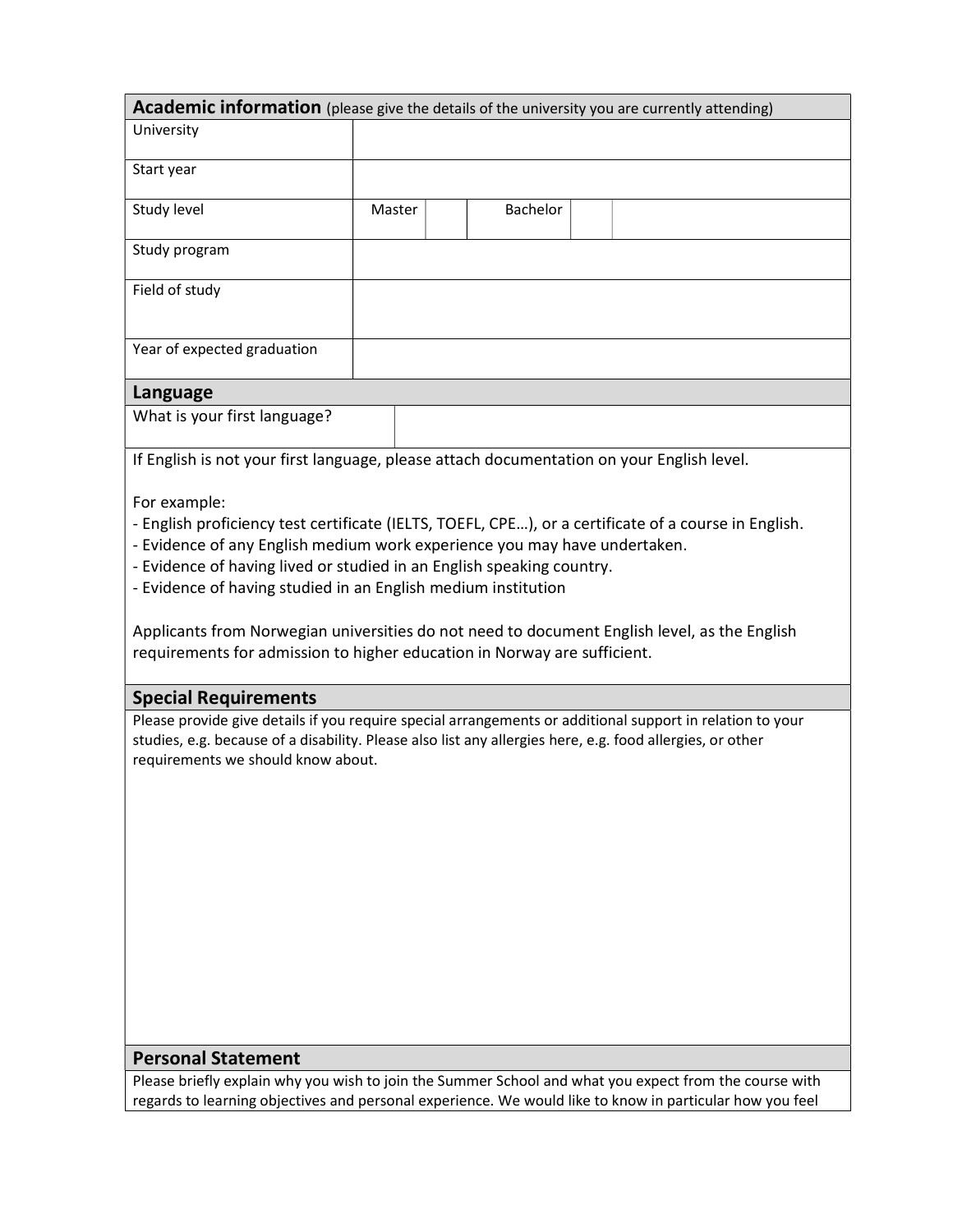the Summer School will connect to your current and / or previous studies, and what you expect to gain from the course(s) you have chosen. Please write your statement here (250 - 400 words).

## Other reasons for attending

Do you have any other important reasons for attending?